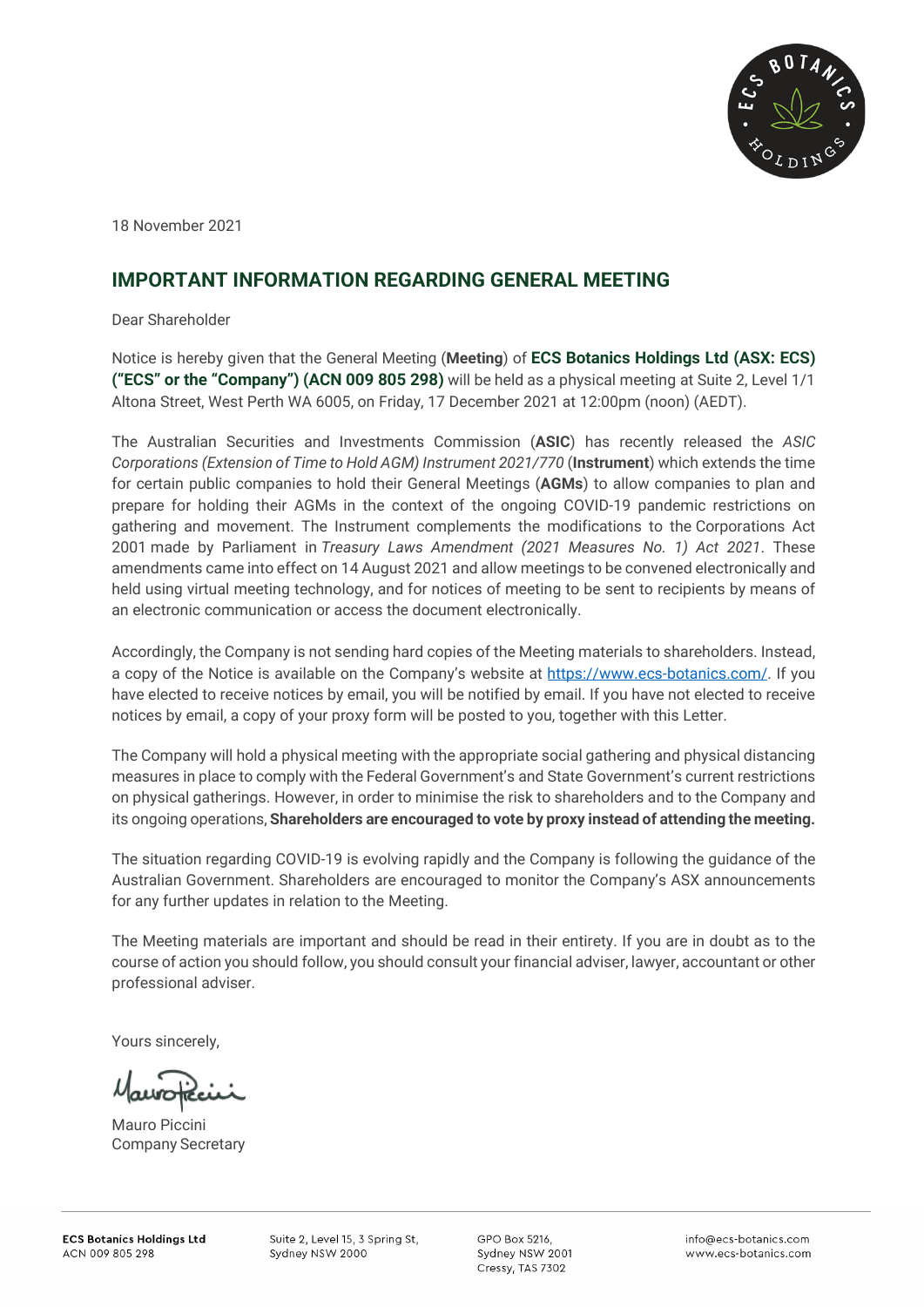

# **ECS Botanics Holdings Ltd**

# **(ACN 009 805 298)**

## **NOTICE OF GENERAL MEETING AND EXPLANATORY MEMORANDUM**

**Date of Meeting: 17 December 2021**

**Time of Meeting: 9:00am (AWST)**

**Place of Meeting: Suite 2, Level 1/1 Altona Street, West Perth WA 6005**

This Notice of General Meeting and Explanatory Memorandum should be read in its entirety. If Shareholders are in doubt as to how to vote, they should seek advice from their accountant, solicitor or other professional adviser without delay.

Should you wish to discuss any matter please do not hesitate to contact the Company by telephone on +61 8 6559 1792.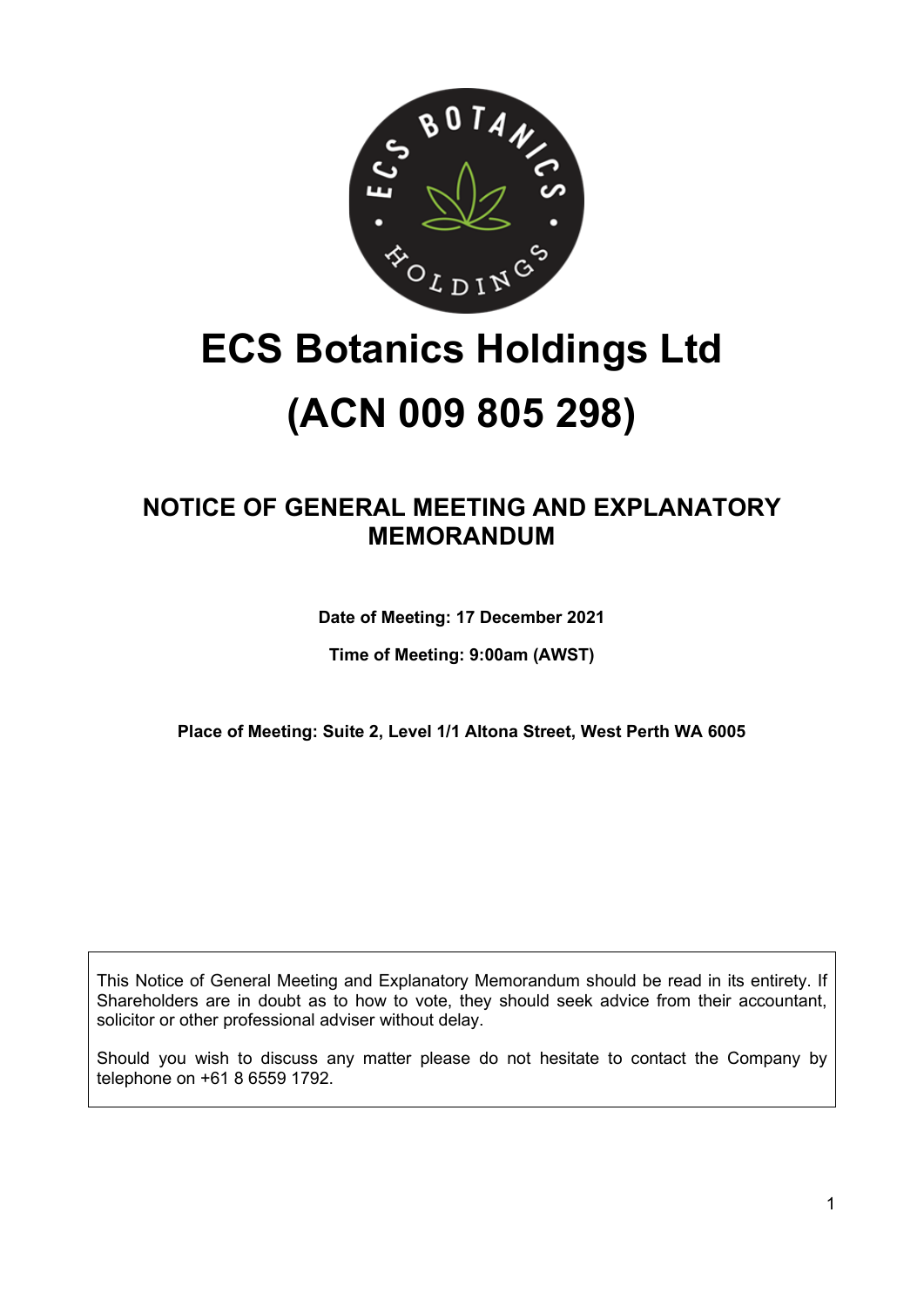## **NOTICE OF MEETING**

Notice is given that a General Meeting of Shareholders of ECS Botanics Holdings Ltd (ACN 009 805 298) (**Company**) will be held at Suite 2, Level 1/1 Altona Street, West Perth WA 6005 on 17 December 2021 commencing at 9:00am (AWST).

The Explanatory Memorandum to this Notice provides additional information on matters to be considered at the Meeting. The Explanatory Memorandum and the Proxy Form form part of this Notice.

The Directors have determined pursuant to regulation 7.11.37 of the Corporations Regulations 2001 (Cth) that the persons eligible to vote at the Meeting are those who are registered as Shareholders at 5:00pm (AWST) on 15 December 2021.

Terms and abbreviations used in this Notice and Explanatory Memorandum are defined in Schedule 1 and throughout.

## **AGENDA**

## **1. Resolutions 1(a) and 1(b) – Ratification of Prior Issue – Placement Shares**

To consider and, if thought fit, to pass the following resolutions as ordinary resolutions:

*"That, for the purpose of ASX Listing Rule 7.4 and for all other purposes, Shareholders ratify the issue of:*

- *(a) 108,484,848 Shares under the Company's Listing Rule 7.1 capacity; and*
- *(b) 90,000,000 Shares under the Company's Listing Rule 7.1A capacity,*

*on the terms and conditions in the Explanatory Memorandum."*

### **Voting Exclusion Statement**

The Company will disregard any votes cast in favour of these Resolutions by or on behalf of a person who participated in the issue or is a counterparty to the agreement being approved (namely the Placement Participants) or an associate of that person or those persons.

However, this does not apply to a vote cast in favour of these Resolutions by:

- (a) a person as a proxy or attorney for a person who is entitled to vote on the Resolution, in accordance with directions given to the proxy or attorney to vote on the Resolution in that way;
- (b) the Chair of the meeting as proxy or attorney for a person who is entitled to vote on the Resolution, in accordance with a direction given to the Chair to vote on the Resolution as the Chair decides; or
- (c) a holder acting solely in a nominee, trustee, custodial or other fiduciary capacity on behalf of a beneficiary provided the following conditions are met:
	- (i) the beneficiary provides written confirmation to the holder that the beneficiary is not excluded from voting, and is not an associate of a person excluded from voting, on the Resolution; and
	- (ii) the holder votes on the Resolution in accordance with directions given by the beneficiary to the holder to vote in that way.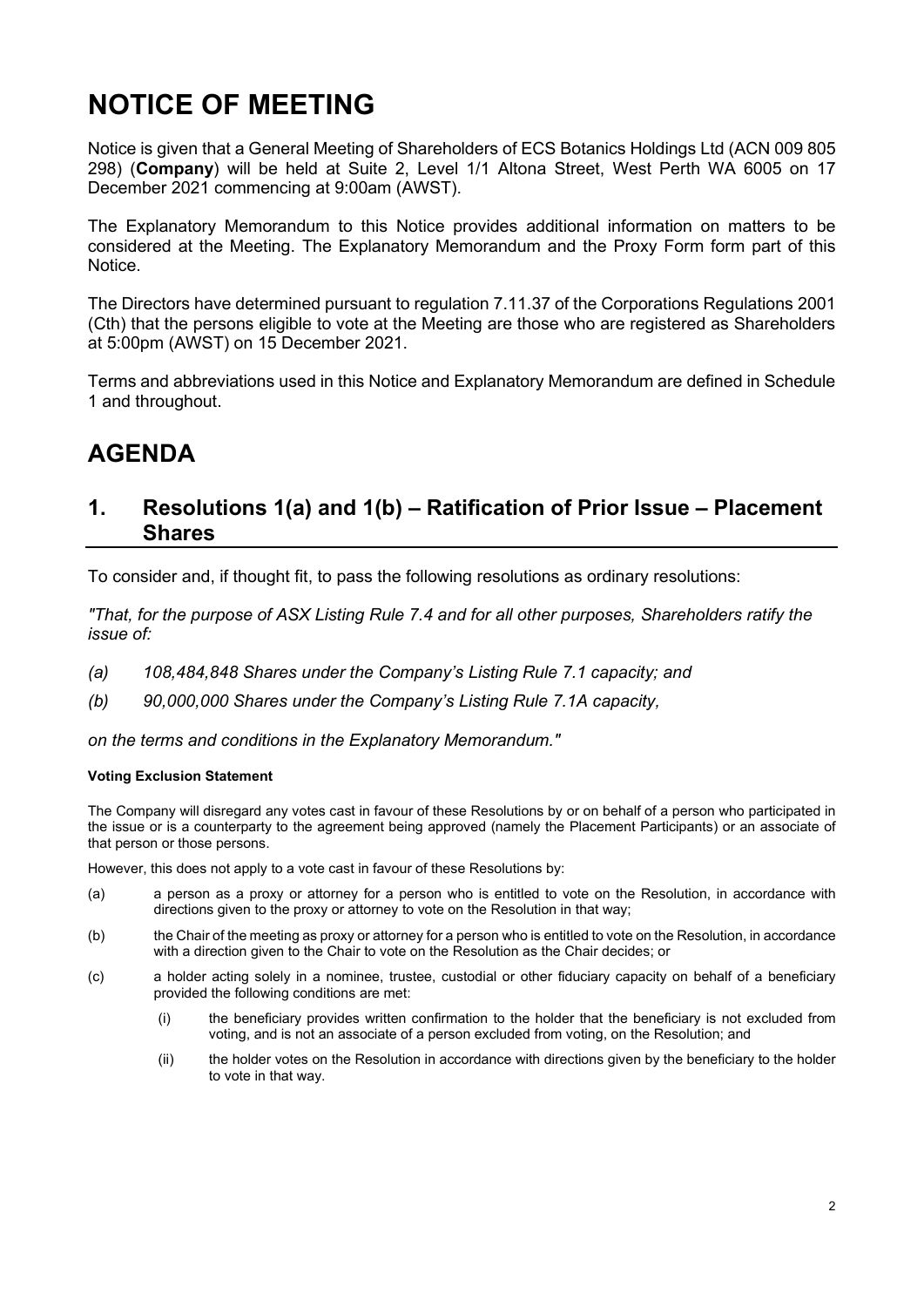## **2. Resolution 2 – Approval to issue Free-Attaching Options for Placement**

To consider and, if thought fit, to pass with or without amendment, the following as an ordinary resolution:

*"That, for the purpose of ASX Listing Rule 7.1 and for all other purposes, approval is given for the Directors to allot and issue up to a maximum of 99,242,424 free-attaching Options to the Placement Participants on the terms and conditions set out in the Explanatory Memorandum."*

### **Voting Exclusion Statement**

The Company will disregard any votes cast in favour of this Resolution by or on behalf of a person who is expected to participate in, or who will obtain a material benefit as a result of, the proposed issue (except a benefit solely by reason of being a holder of ordinary securities in the entity) or an associate of that persons or those persons.

However, this does not apply to a vote cast in favour of a resolution by:

- (a) a person as proxy or attorney for a person who is entitled to vote on the resolution, in accordance with directions given to the proxy or attorney to vote on the resolution in that way; or
- (b) the chair of the meeting as proxy or attorney for a person who is entitled to vote on the resolution, in accordance with a direction given to the chair to vote on the resolution as the chair decides; or
- (c) a holder acting solely in a nominee, trustee, custodial or other fiduciary capacity on behalf of a beneficiary provided the following conditions are met:
	- (i) the beneficiary provides written confirmation to the holder that the beneficiary is not excluded from voting, and is not an Associate of a person excluded from voting, on the resolution; and
	- (ii) the holder votes on the resolution in accordance with directors given by the beneficiary to the holder to vote in that way.

## **3. Resolution 3 – Approval to issue Lead Manager Options**

To consider and, if thought fit, to pass with or without amendment, the following as an ordinary resolution:

*"That, for the purpose of ASX Listing Rule 7.1 and for all other purposes, approval is given for the Company to issue to the Lead Manager (and/or their nominees) up to a total of 12,000,000 Options on the terms set out in the Explanatory Memorandum."*

### **Voting Exclusion Statement**

The Company will disregard any votes cast in favour of this Resolution by or on behalf of a person who is expected to participate in, or who will obtain a material benefit as a result of, the proposed issue (except a benefit solely by reason of being a holder of ordinary securities in the entity) or an associate of that persons or those persons.

However, this does not apply to a vote cast in favour of a resolution by:

- (a) a person as proxy or attorney for a person who is entitled to vote on the resolution, in accordance with directions given to the proxy or attorney to vote on the resolution in that way; or
- (b) the chair of the meeting as proxy or attorney for a person who is entitled to vote on the resolution, in accordance with a direction given to the chair to vote on the resolution as the chair decides; or
- (c) a holder acting solely in a nominee, trustee, custodial or other fiduciary capacity on behalf of a beneficiary provided the following conditions are met:
	- (i) the beneficiary provides written confirmation to the holder that the beneficiary is not excluded from voting, and is not an Associate of a person excluded from voting, on the resolution; and
	- (ii) the holder votes on the resolution in accordance with directors given by the beneficiary to the holder to vote in that way.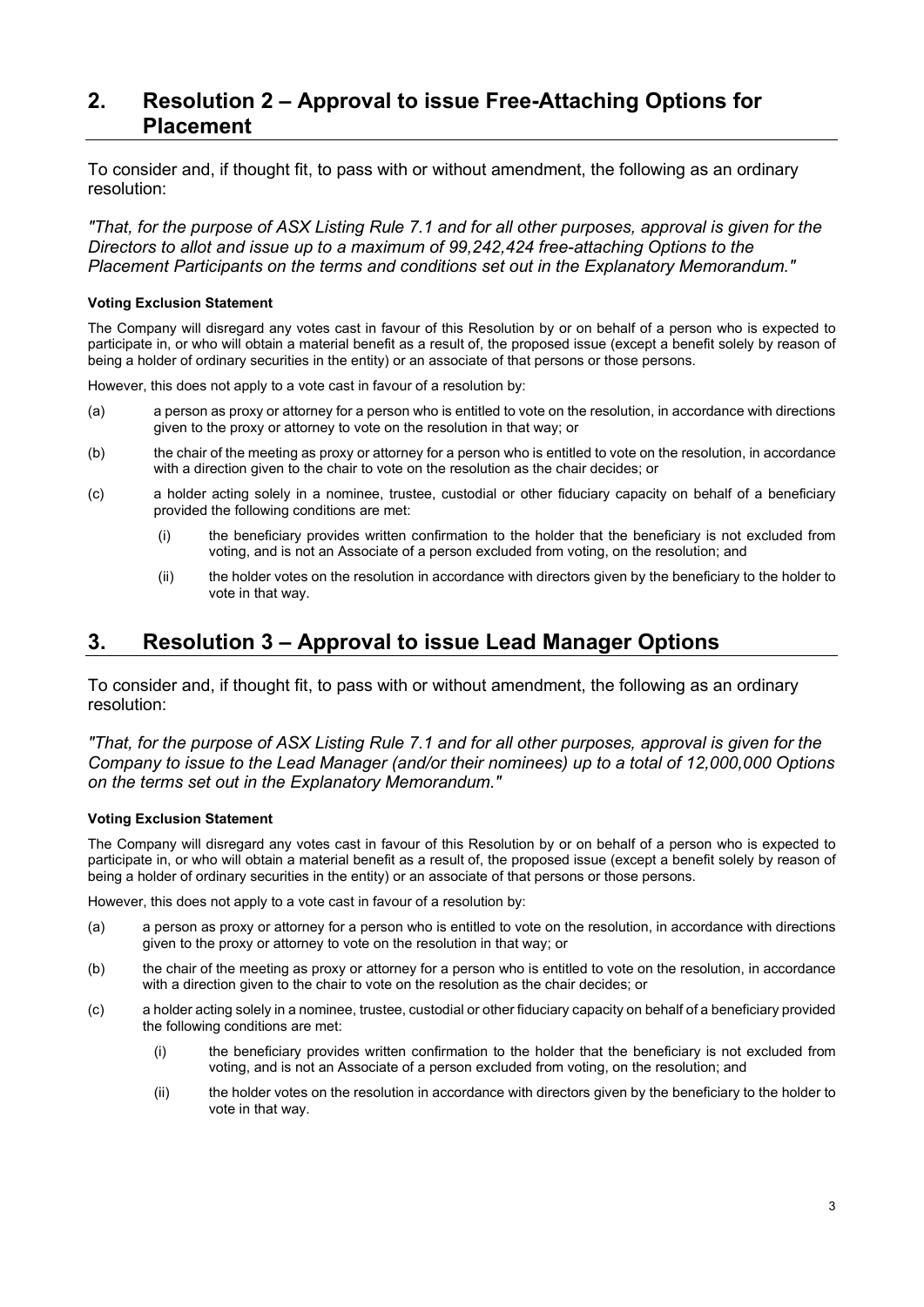## **4. Resolution 4 – Approval to Director Participation in the Placement**

To consider and, if thought fit, to pass with or without amendment, the following as an ordinary resolution:

*"That, for the purpose of ASX Listing Rule 10.11 and for all other purposes, approval is given for the Company to issue up to 1,515,152 Shares and 757,576 free-attaching Options to Jeremy King (and/or his nominee) on the terms set out in the Explanatory Memorandum.*

### **Voting Exclusion**

The Company will disregard any votes cast in favour of Resolution 4 by or on behalf of:

- (a) Jeremy King (being a Related Party set out in the explanatory memorandum) and any other person who will obtain a material benefit as a result of the issue of the securities (except a benefit solely by reason of being a holder of ordinary securities in the Company); or
- (b) any Associate of the Participating Director who is to receive the securities and any other person who will obtain a material benefit as a result of the issue of the securities (except a benefit solely by reason of being a holder of ordinary securities in the Company.

However, this does not apply to a vote cast in favour of the Resolution by:

- (a) a person as a proxy or attorney for a person who is entitled to vote on the Resolution, in accordance with directions given to the proxy or attorney to vote on the Resolution in that way;
- (b) the Chair of the meeting as proxy or attorney for a person who is entitled to vote on the Resolution, in accordance with a direction given to the Chair to vote on the Resolution as the Chair decides; or
- (c) a holder acting solely in a nominee, trustee, custodial or other fiduciary capacity on behalf of a beneficiary provided the following conditions are met:
	- (i) the beneficiary provides written confirmation to the holder that the beneficiary is not excluded from voting, and is not an associate of the person excluded from voting, on the Resolution; and
	- (ii) the holder votes on the Resolution in accordance with directions given by the beneficiary to the holder to vote in that way.

### **Voting Prohibition**

A person appointed as a proxy must not vote, on the basis of that appointment, on this Resolution if:

- (a) the proxy is either:
	- (i) a member of the Key Management Personnel; or
	- (ii) a Closely Related Party of such a member; and
- (b) the appointment does not specify the way the proxy is to vote on this Resolution.

Provided the Chair is not a excluded party, the above prohibition does not apply if:

- (a) the proxy is the Chair; and
- (b) the appointment expressly authorises the Chair to exercise the proxy even though this Resolution is connected directly or indirectly with remuneration of a member of the Key Management Personnel.

**DATED: 18 November 2021**

## **BY ORDER OF THE BOARD**

Mauroticini

**MAURO PICCINI ECS BOTANICS HOLDINGS LTD COMPANY SECRETARY**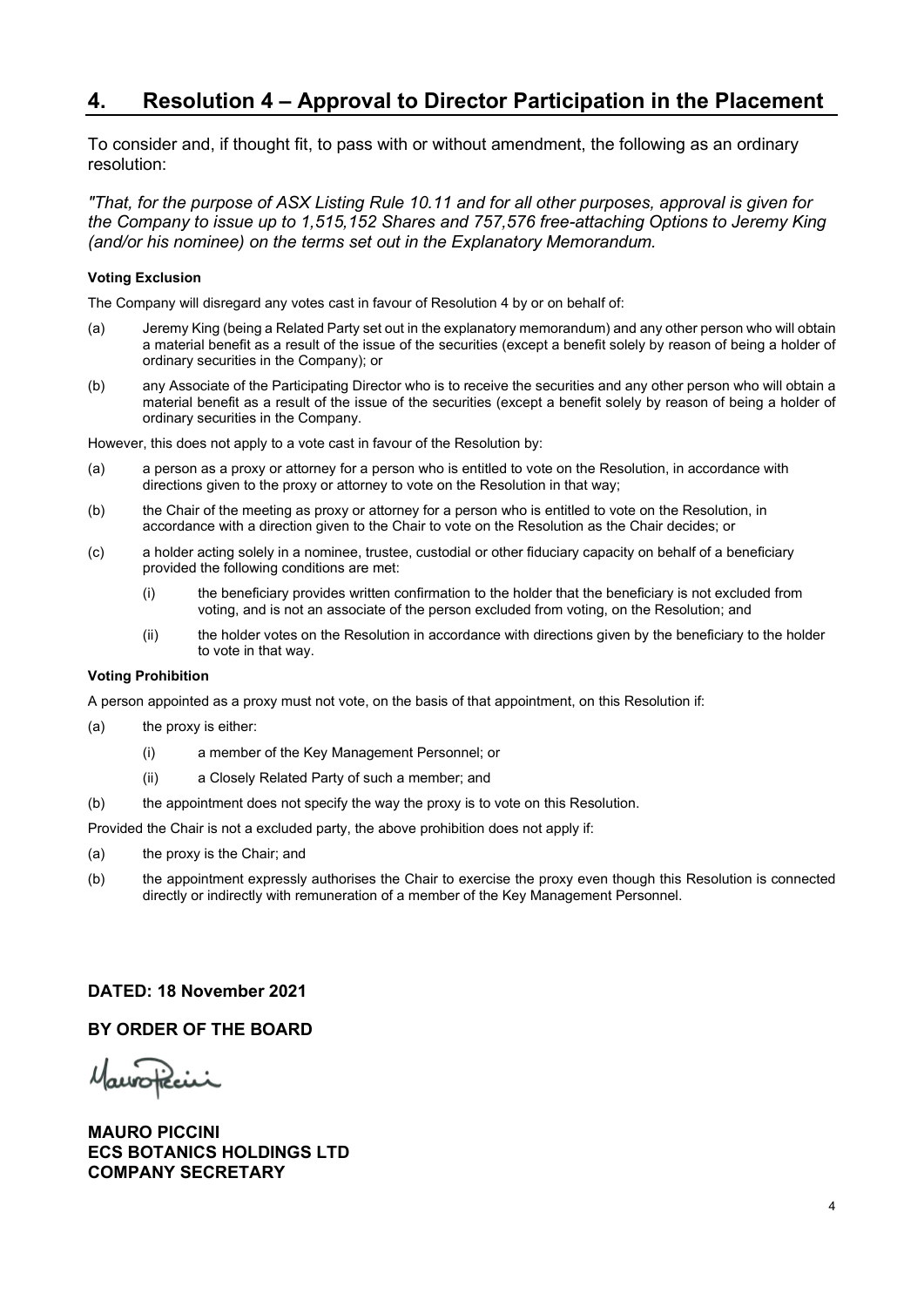## **1. Introduction**

This Explanatory Memorandum has been prepared for the information of Shareholders of the Company in connection with the business to be conducted at the Meeting to be held at **Suite 2, Level 1/1 Altona Street, West Perth WA 6005 on 17 December 2021 commencing at 9:00am (AWST)**.

This Explanatory Memorandum should be read in conjunction with and forms part of the accompanying Notice. The purpose of this Explanatory Memorandum is to provide information to Shareholders in deciding whether or not to pass the Resolutions in the Notice.

A Proxy Form is located at the end of the Explanatory Memorandum.

## **2. Action to be taken by Shareholders**

Shareholders should read the Notice and this Explanatory Memorandum carefully before deciding how to vote on the Resolutions.

#### $2.1$ **Proxies**

A Proxy Form is attached to the Notice. This is to be used by Shareholders if they wish to appoint a representative (a proxy) to vote in their place. All Shareholders are invited and encouraged to participate in the Meeting, and are encouraged to lodge a directed Proxy Form to the Company in accordance with the instructions thereon. Lodgement of a Proxy Form will not preclude a Shareholder from attending and voting at the Meeting.

Please note that:

- (a) a member of the Company entitled to attend and vote at the Meeting is entitled to appoint a proxy;
- (b) a proxy need not be a member of the Company; and
- (c) a member of the Company entitled to cast two or more votes may appoint two proxies and may specify the proportion or number of votes each proxy is appointed to exercise, but where the proportion or number is not specified, each proxy may exercise half of the votes.

Shareholders and their proxies should be aware that:

- (a) If proxy holders vote, they must cast all directed proxies as they are directed to; and
- (b) Any directed proxies which are not voted will automatically default to the Chair, who must vote the proxies as directed.

Further details are set out below.

## *Proxy vote if appointment specifies way to vote*

Section 250BB(1) of the Corporations Act provides that an appointment of a proxy may specify the way the proxy is to vote on a particular resolution and, if it does: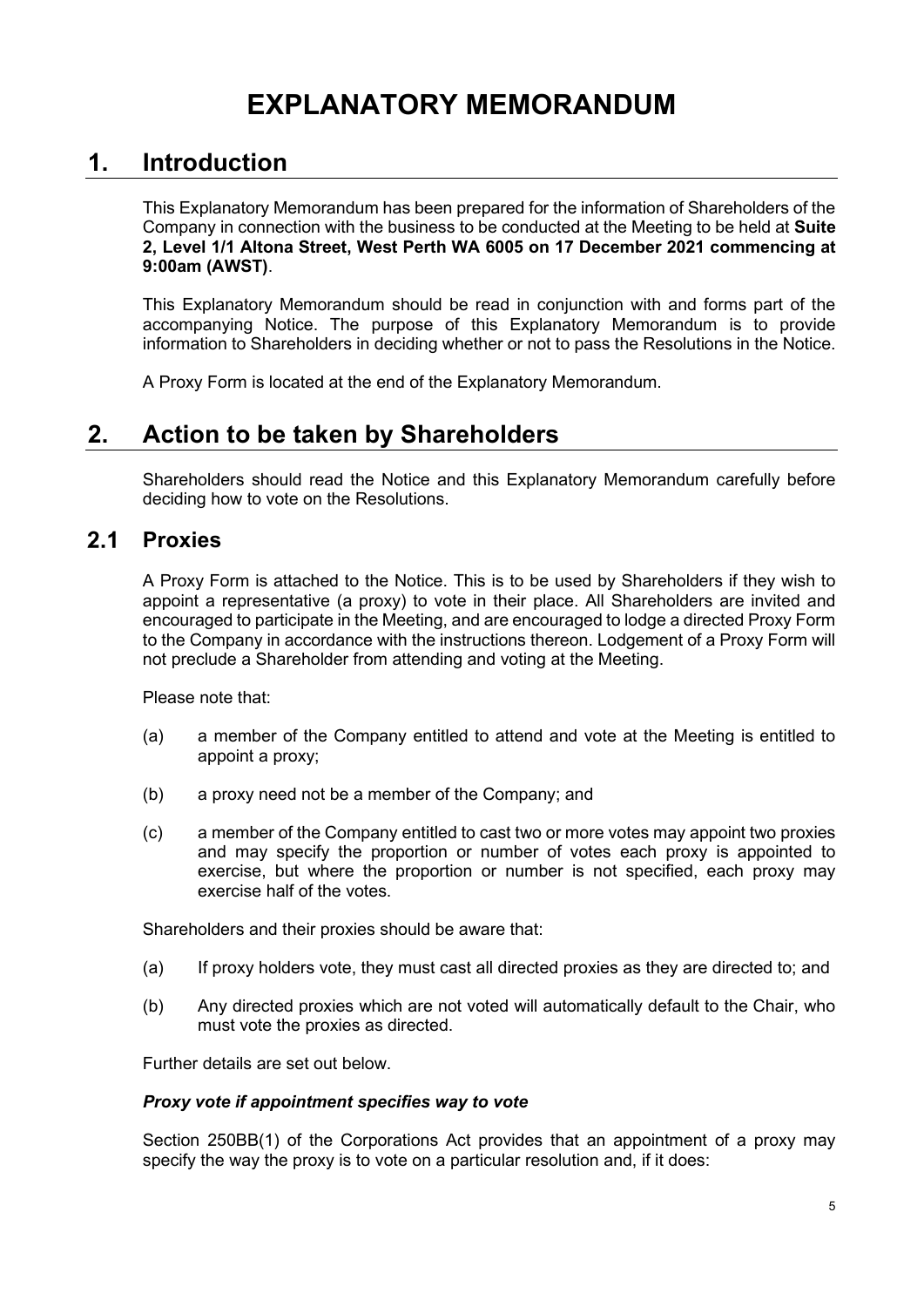- (a) the proxy need not vote on a show of hands, but if the proxy does so, the proxy must vote that way (i.e. as directed); and
- (b) if the proxy has 2 or more appointments that specify different ways to vote on the resolution – the proxy must not vote on a show of hands; and
- (c) if the proxy is the Chair of the meeting at which the resolution is voted on the proxy must vote on a poll, and must vote that way (i.e. as directed); and
- (d) if the proxy is not the Chair the proxy need not vote on the poll, but if the proxy does so, the proxy must vote that way (i.e. as directed).

## *Transfer of non-chair proxy to Chair in certain circumstances*

Section 250BC of the Corporations Act provides that, if:

- (a) an appointment of a proxy specifies the way the proxy is to vote on a particular resolution at a meeting of the Company's members; and
- (b) the appointed proxy is not the Chair of the meeting; and
- (c) at the meeting, a poll is duly demanded on the resolution; and
- (d) either of the following applies:
	- (i) the proxy is not recorded as attending the meeting;
	- (ii) the proxy does not vote on the resolution,

the Chair of the meeting is taken, before voting on the resolution closes, to have been appointed as the proxy for the purposes of voting on the resolution at the meeting.

The enclosed Proxy Form provides further details on appointing proxies and lodging Proxy Forms.

#### $2.2$ **Submit your Proxy Vote Online**

Vote online at [www.investorvote.com.au](http://www.investorvote.com.au/) and simply follow the instructions on the enclosed proxy form.

Or alternatively:

#### $2.3$ **Submit your Proxy Vote by Paper**

If you do not wish to vote online, then it is necessary to complete in accordance with the detailed instructions set out on the enclosed Proxy Form.

The return of your completed form (ONLY if you do NOT vote online) can be done by one of the following ways:

| <b>BY MAIL</b> | Share Registry – Computershare Investor Services Pty Limited, GPO<br>Box 242, Melbourne Victoria 3001, Australia |
|----------------|------------------------------------------------------------------------------------------------------------------|
| <b>BY FAX</b>  | 1800 783 447 (within Australia)                                                                                  |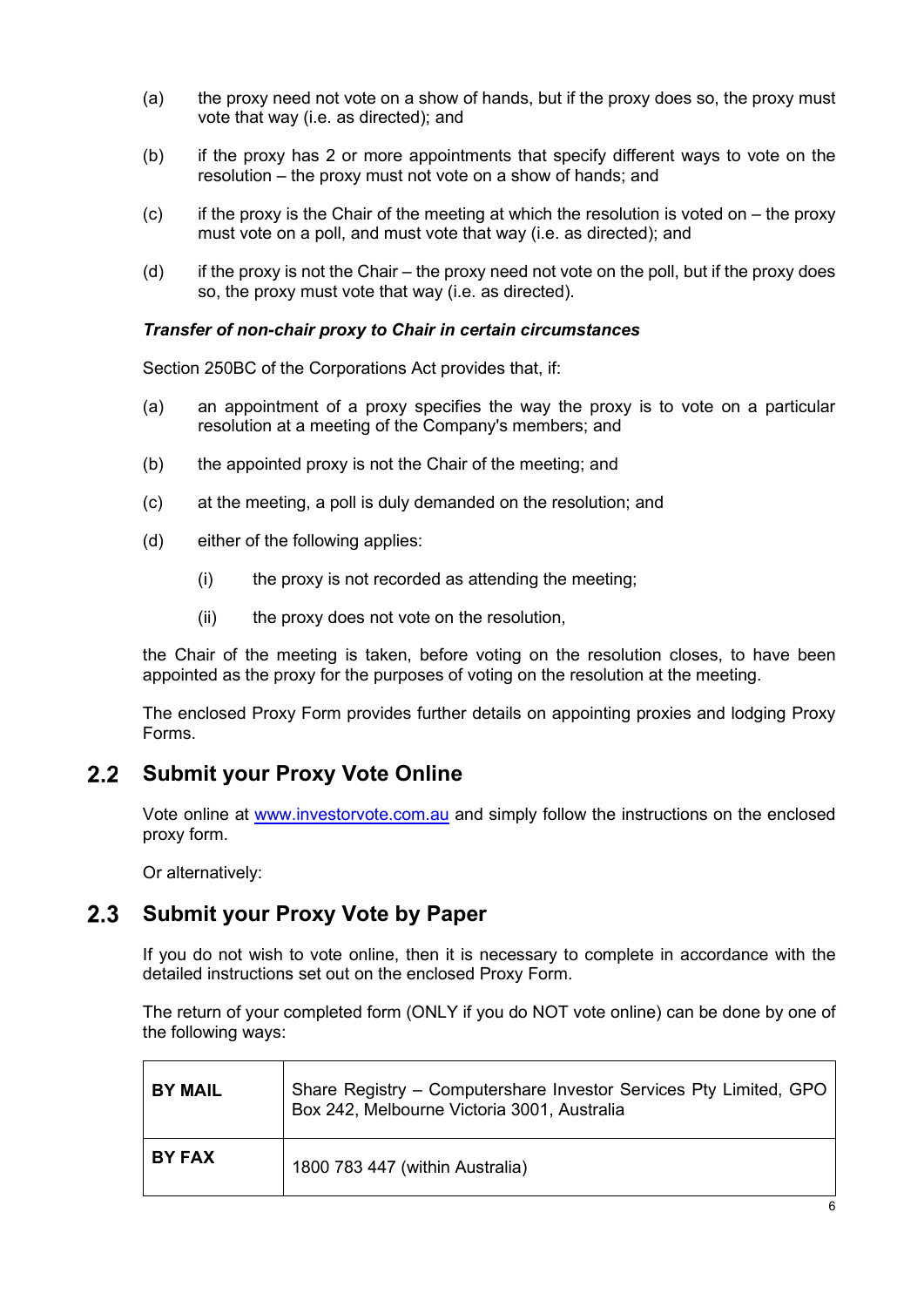|                                   | +61 3 9473 2555 (outside Australia)                                                                                               |
|-----------------------------------|-----------------------------------------------------------------------------------------------------------------------------------|
| <b>BY MOBILE</b>                  | Scan the QR Code on your proxy form and follow the prompts                                                                        |
| <b>CUSTODIAN</b><br><b>VOTING</b> | For Intermediary Online subscribers only (custodians) please visit<br>www.intermediaryonline.com to submit your voting intentions |

## **3. Resolutions 1(a) and 1(b) – Ratification of Prior Issue – Placement Shares**

#### $3.1$ **Background**

## **3.1.1 Placement**

On 29 October 2021, the Company announced a placement for a total value of \$6,600,000 (**Placement**). The Placement comprised of the issuing of 200,000,000 Shares at an issue price of \$0.033 per share (**Placement Shares**), to raise up to \$6,600,000 (before costs) pursuant to Company's pre-existing capacity available under Listing Rule 7.1 and 7.1A.

The Placement would be conducted on the following basis:

- (a) with the issue of 108,484,848 Shares under Listing Rule 7.1 and 90,000,000 Shares under Listing Rule 7.1A on 4 November 2021. The Placement Shares were issued at an issue price \$0.033 per Share to raise \$6,550,000 (before costs);
- (b) 99,242,424 free-attaching Options (exercisable at \$0.08 each, expiring 2 years from the date of issue) will be issued to the Placement Participants on a 1:2 basis (the subject of Resolution 2); and
- (c) also 1,515,152 Shares and 757,576 free-attaching Options will be issued to Jeremy King who participated in Placement on the same terms and conditions as all other participants (the subject of Resolution 4).

## **3.1.2 Related Party Participation**

The Company notes that Director Jeremy King (and/or his nominees) are intending on subscribing for a total of 1,515,152 Shares and 757,576 free-attaching Options in the Placement subject Shareholder approval. Accordingly, the Company is seeking prior shareholder approval pursuant to Listing Rule 10.11 in respect of the Directors' participation in the Placement, and the issue of the Shares, in Resolution 4 of this Notice.

## **3.1.3 Use of Funds**

The primary purpose of the Placement is to raise funds to rapidly accelerate the Company's growth plans to meet the surging demand for ECS' medicinal cannabis and hemp products. ECS will again progress the purchase and installation of additional protected cropping enclosures for premium dry flower. The increase in production capacity is expected to significantly boost the Company's revenue.

ECS will also utilise capital to expand its drying room capacity, which is anticipated to yield 4,000kg this financial year. Additional funds will be deployed to automate the Company's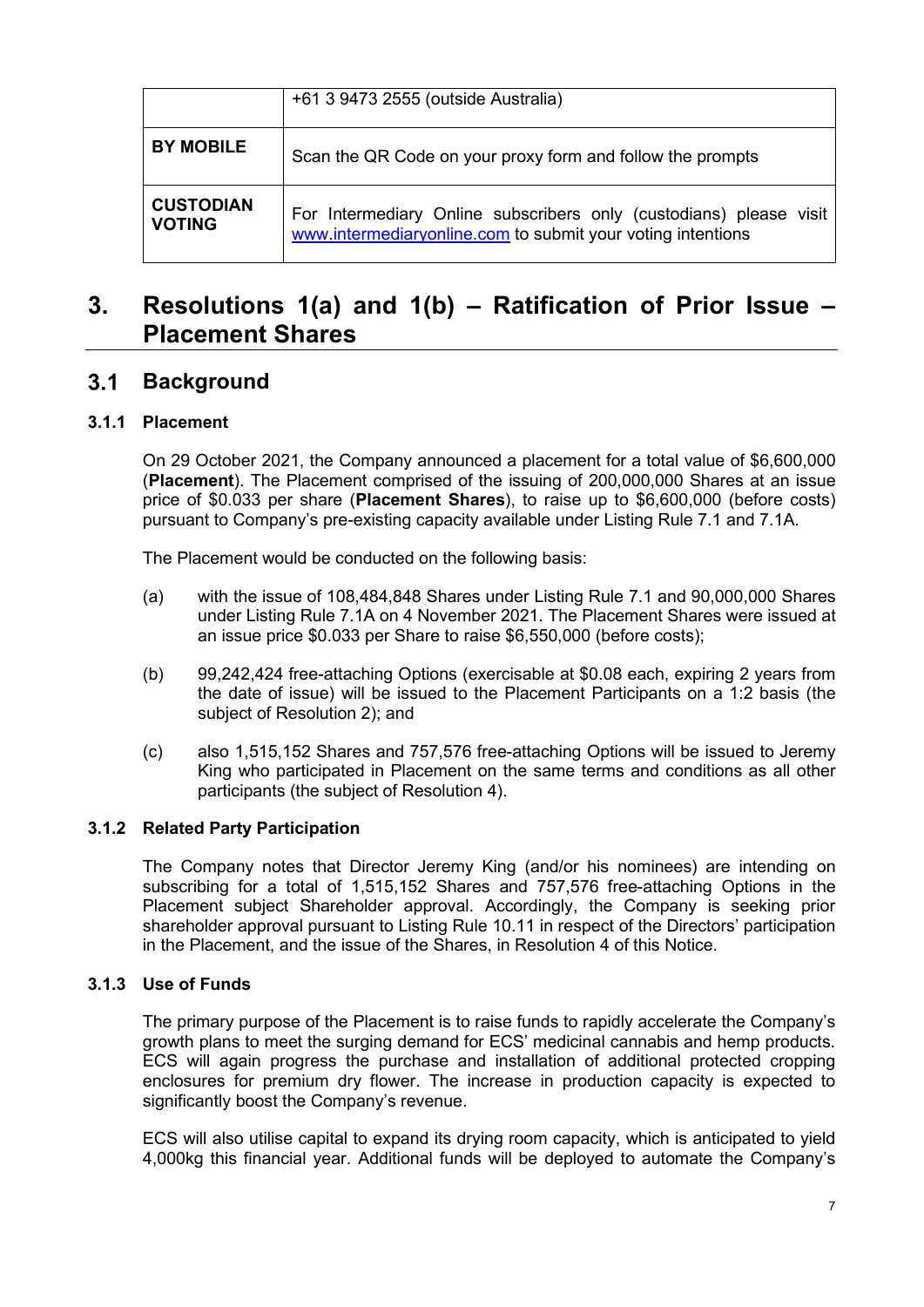trimming and packing processes, leading to a reduction in staff costs and increase in overall profit margin.

Additional capital will be deployed to finalise the acquisition of Murray Meds, and to increase investment in the Company's organic cannabis and regenerative farming ESG strategy, as it pushes towards net zero. ECS' unique production model uses fifty-five times less energy than typical indoor cannabis cultivation. The Company intends to pursue a number of initiatives including measuring and tracking its supply chain, decreasing its carbon footprint through full plant utilisation, and transition to 100% renewable energy. The Company will appoint new key personnel, invest in new product development and marketing to increase sales.

## **3.1.4 Lead Manager Mandate**

On 25 October 2021, the Company entered into a lead manager mandate with Peak Asset Management (**Lead Manager**) for the purpose of acting as lead manager to the Placement (**Mandate**).

Under the Mandate, in consideration for the lead management and capital raising services provided in respect of the Placement, the Company agreed to pay/issue the Lead Manager (and/or their nominees) on completion of the Placement:

- (a) a 6% capital raising fee on all monies raised under the Placement; and
- (b) 12,000,000 Options (being the subject of Resolution 3) on the same terms as the Options issued to the Placement Participants.

#### $3.2$ **ASX Listing Rules 7.1**

Broadly speaking, and subject to a number of exceptions which are contained in Listing Rule 7.2 (which do not apply in the circumstance of this Resolution), Listing Rule 7.1 limits the amount of equity securities that a listed company can issue without the approval of its shareholders over any 12 month period to 15% of the fully paid ordinary securities it had on issue at the start of that period. The issue of the Conversion Securities do not fit within any of the exceptions in Listing Rule 7.2 and, as it has not yet been approved by the Company's Shareholders, it effectively uses up part of the 15% limit in Listing Rule 7.1, reducing the Company's capacity to issue further equity securities without Shareholder approval under Listing Rule 7.1 for the 12 month period following the issue date.

Listing Rule 7.4 allows the shareholders of a listed company to approve an issue of equity securities after it has been made or agreed to be made. If they do, the issue is taken to have been approved under Listing Rule 7.1 and so does not reduce the company's capacity to issue further equity securities without shareholder approval under that rule.

The Company wishes to retain as much flexibility as possible to issue additional equity securities into the future without having to obtain Shareholder approval for such issues under Listing Rule 7.1. To this end, Resolution 1(a) and Resolution 1(b) seek Shareholder approval to the Shares under and for the purposes of Listing Rule 7.4.

If Resolution 1(a) and Resolution 1(b) are passed, the Shares will be excluded in calculating the Company's 15% and 10% limit in Listing Rule 7.1 and 7.1A, effectively increasing the number of equity securities it can issue without Shareholder approval over the 12 month period following the issue date.

If Resolution 1(a) and Resolution 1(b) are not passed, the Shares will be included in calculating the Company's 15% and 10% limit in Listing Rule 7.1 and 7.1A, effectively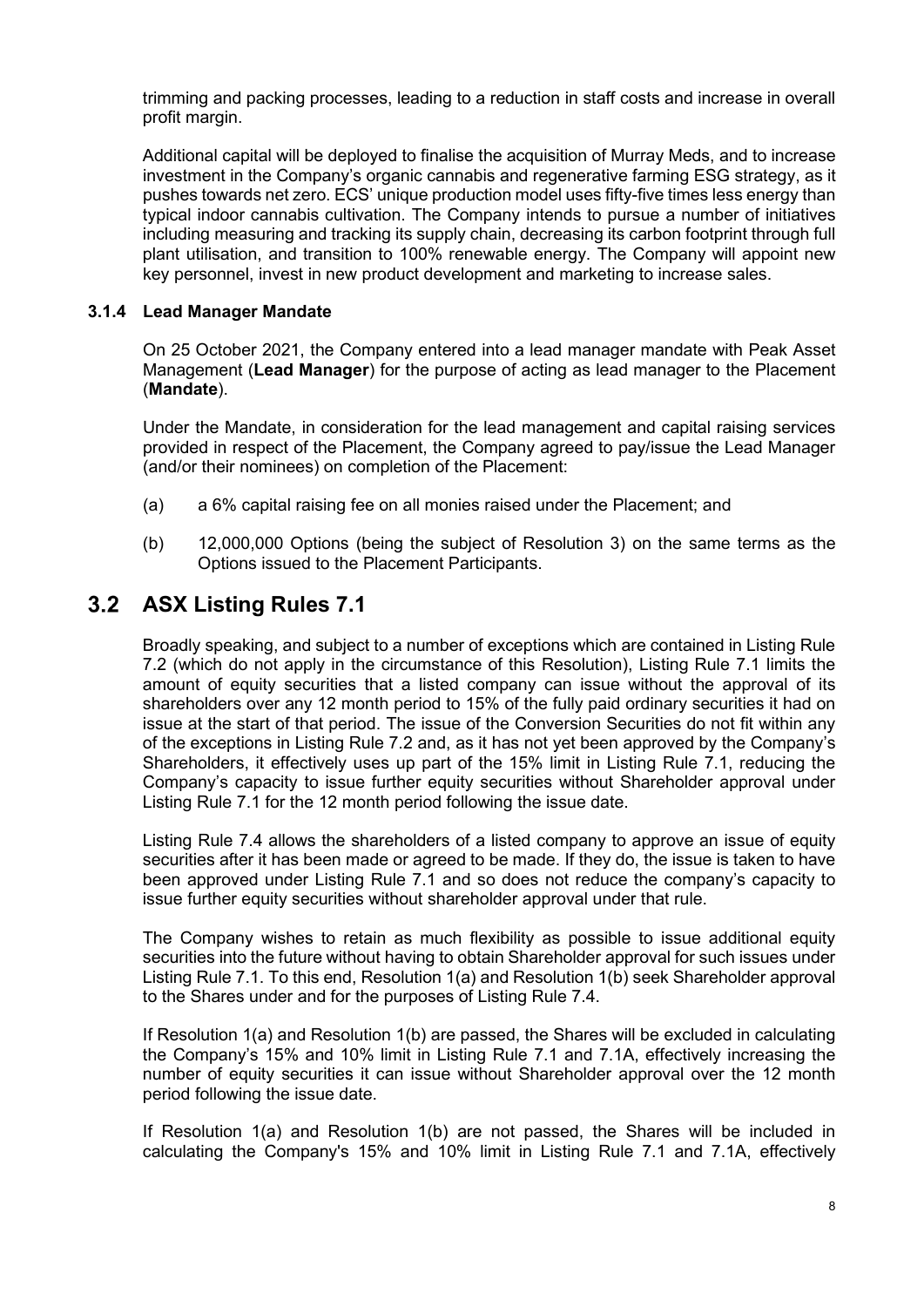decreasing the number of equity securities it can issue without Shareholder approval over the 12 month period following the issue date.

#### $3.3$ **Technical Information required by ASX Listing Rule 7.4**

Pursuant to and in accordance with ASX Listing Rule 7.5, the following information is provided in relation to ratification:

- (a) a total of 198,484,848 Shares were issued under Listing Rule 7.1 and 7.1A;
- (b) the issue price was \$0.033 per Share;
- (c) the Shares issued were all fully paid ordinary shares in the capital of the Company issued on the same terms and conditions as the Company's existing Shares;
- (d) the date the securities were issued was 4 November 2021;
- (e) the Shares were allotted and issued to Placement Participants who are clients and contacts of the Lead Manager. None of these Placement Participants are related parties of the Company, substantial holders or key management personnel.
- (f) the funds raised from this issue are used for the purposes set out in section 3.13.
- (g) the Shares were not issued under an agreement; and
- (h) a voting exclusion statement is set out in the Notice.

The Directors of the Company believe Resolutions 1(a) and 1(b) are in the best interests of the Company and its Shareholders and unanimously recommend that the Shareholders vote in favour of this Resolution.

## **4. Resolution 2 – Approval to issue Free-Attaching Options for Placement**

#### $4.1$ **General**

As outlined in Section 3.1 above, subject to the Company obtaining prior Shareholder approval, the Company intends to issue a 1:2 free attaching Option (exercisable at \$0.08 and expiring 2 years from the date of issue) with every Share issued under the Placement. Further details regarding the Placement are specified in Section 3.1 above.

This Resolution 2 seeks Shareholder approval pursuant to Listing Rule 7.1 for the issue of the 99,242,424 free attaching Options (exercisable at \$0.08 and expiring 2 years from the date of issue) (**Unrelated Party Options**)

## **ASX Listing Rule 7.1**

An explanation of Listing Rule 7.1 is outlined in Section 3.2 above.

If Resolution 2 is passed, the Company will be able to proceed with the issue of the Unrelated Party Options under the Placement during the period of 3 months after the Meeting, without using the Company's 15% annual placement capacity.

If Resolution 2 is not passed, the Company will not be able to proceed with the issue of the Unrelated Party Options.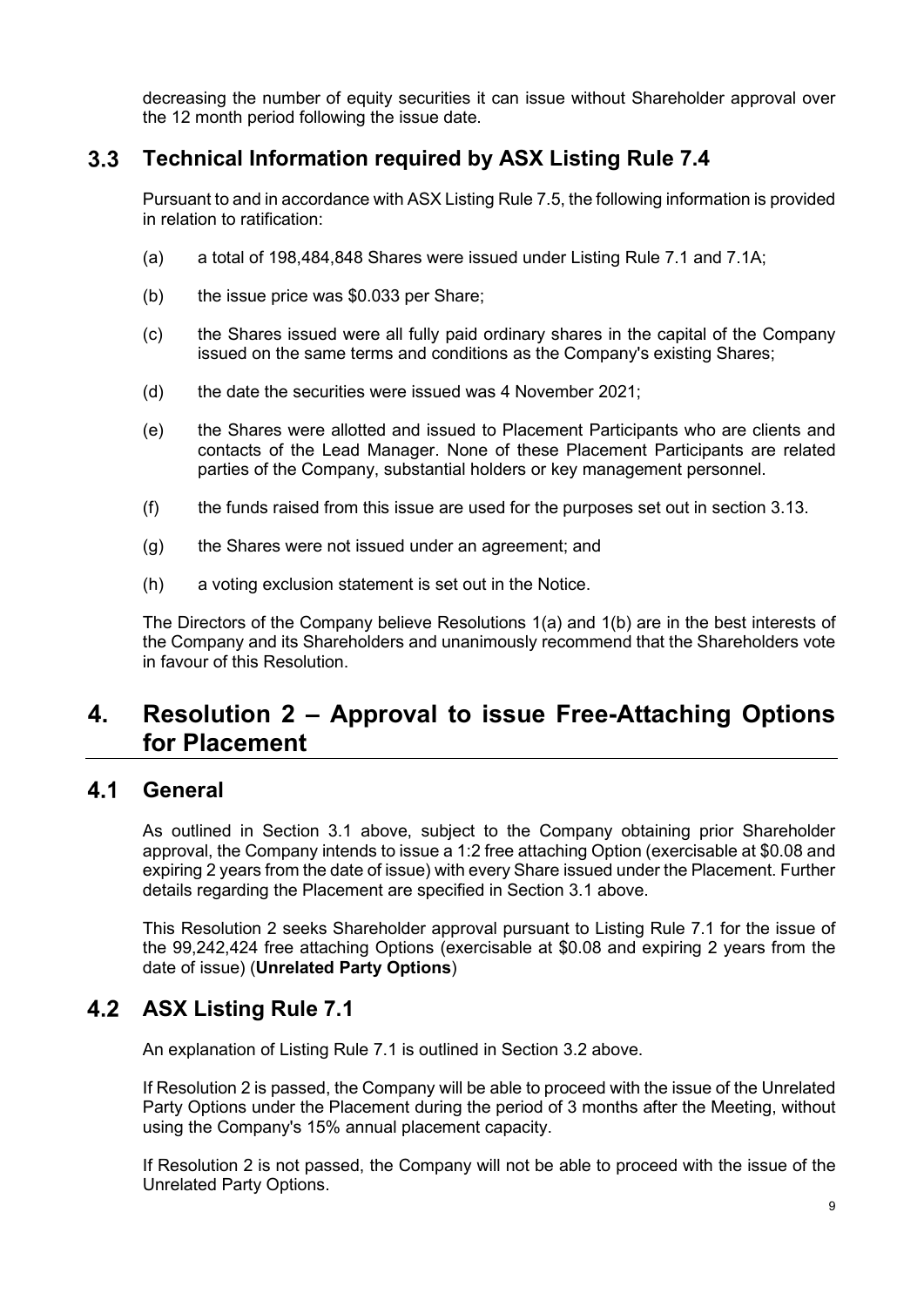#### $4.3$ **Technical Information Required By ASX Listing Rule**

Pursuant to and in accordance with ASX Listing Rule 7.3, the following information is provided in relation to the issue of the Placement:

- (a) the Options will be issued to the Placement Participants (and/or their nominees);
- (b) the maximum number of Options to be issued 99,242,424;
- (c) the Options will be issued no later than 3 months after the date of the Meeting (or such later date to the extent permitted by any ASX waiver or modification of the ASX Listing Rules) and it is intended that the issue will occur on the same date;
- (d) each Option is issued for a nil issue price as they are free attaching to the Placement Shares;
- (e) the Options will be issued to the Placement Participants on a 1:2 basis in accordance with their subscription for Placement Shares. None of these subscribers are related parties of the Company (or key management personnel, substantial holders or advisors);
- (f) the Options will be issued on the terms and conditions set out in Schedule 2;
- (g) the Company intends to use the funds raised from the Placement as outlined in Section 3.1.3;
- (h) the Options are not being issued under an agreement;
- (i) the Options are not being issued under, or to fund, a reverse takeover; and
- (j) a voting exclusion statement is included for Resolution 2 of the Notice.

The Directors believe Resolution 2 is in the best interest of the Company and its Shareholders and unanimously recommend that the Shareholders vote in favour of this Resolution.

## **5. Resolution 3 – Approval to issue Lead Manager Options**

#### $5.1$ **General**

Refer to Section 3.1 above for a summary of the Placement and the Company's engagement of the Lead Manager pursuant to the Mandate.

Resolution 3 seeks Shareholder approval for the issue 12,000,000 Options (exercisable at \$0.08, expiring 2 years from the date of issue) (and/or their nominees) to the Lead Manager (**Lead Manager Options**).

## **ASX Listing Rule 7.1**

A summary of Listing Rule 7.1 is set out in Section 3.2 above. If Resolution 3 is passed, the Company will be able to proceed with the issue of the Lead Manager Options to the Lead Manager (and/or their nominees). In addition, the issue of the Lead Manager Options will be excluded in calculating the Company's 15% limit in Listing Rule 7.1, effectively increasing the number of equity securities it can issue without Shareholder approval over the 12 month period following the issue date.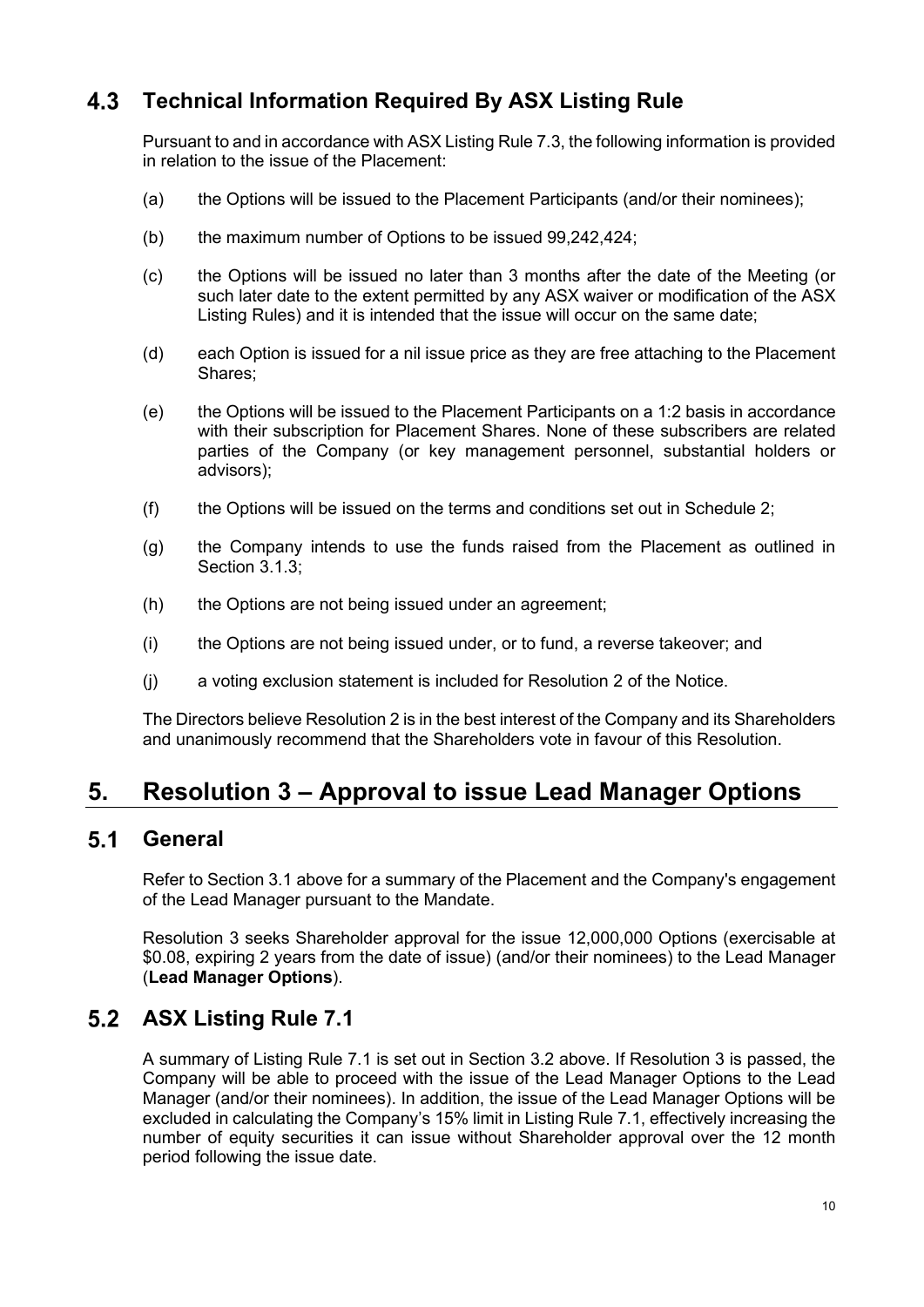If Resolution 3 is not passed, the Company will not be able to proceed with the issue of the Lead Manager Options to the Lead Manager.

#### $5.3$ **Technical Information required ASX Listing Rule 7.1**

Pursuant to and in accordance with ASX Listing Rule 7.3, the following information is provided in relation to this Resolution:

- (a) the Lead Manager Options will be issued to the Lead Manager, Peak Asset Management (and/or their nominees);
- (b) the maximum number of Options to be issued to the Lead Manager (and/or nominee) is 12,000,000 Options;
- (c) the Lead Manager Options will be issued no later than 3 months after the date of the Meeting (or such later date to the extent permitted by any ASX waiver or modification of the Listing Rules) and it is intended that allotment will occur on the same date, being the completion of the Placement;
- (d) the Lead Manager Options will be issued for nil cash consideration, but rather as part of the consideration for the services provided by the Lead Managers in respect of the Placement and services under the Mandate. Accordingly, no funds will be raised from the issue of the Lead Manager Options;
- (e) the Options will be issued on the terms and conditions specified in Schedule 2;
- (f) the issue of the Lead Manager Options are issued pursuant to the Mandate, the key terms of which are set out in Section 3.1.4;
- (g) the Lead Manager Options are not being issued under, or to fund, a reverse takeover; and
- (h) a voting exclusion statement is included for Resolution 3 of the Notice.

The Directors believe Resolution 3 is in the best interest of the Company and its Shareholders and unanimously recommend that the Shareholders vote in favour of this Resolution.

## **6. Resolution 4 – Approval of Director Participation in the Placement**

#### $6.1$ **General**

Please review Section 3.1 for an overview of the Placement and the proposed subscription for Shares and free attaching Options by the participating Director Jeremy King (**Participating Director**).

#### $6.2$ **Chapter 2E of the Corporations Act**

For a public company, or an entity that the public company controls, to give a financial benefit to a Related Party of the public company, the public company or entity must:

- (a) obtain the approval of the public company's members in the manner set out in sections 217 to 227 of the Corporations Act; and
- (b) give the benefit within 15 months following such approval,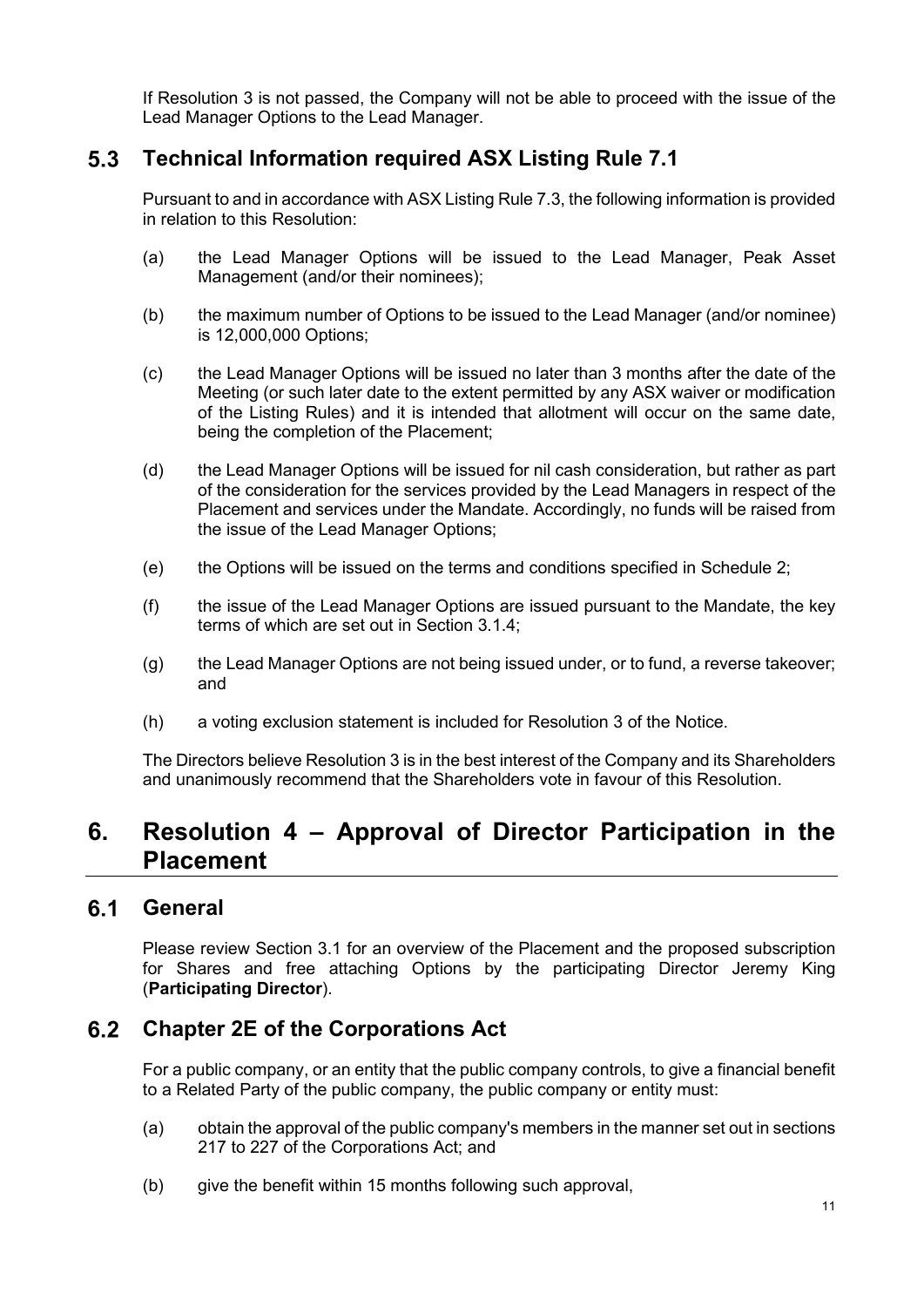unless the giving of the financial benefit falls within an exception set out in sections 210 to 216 of the Corporations Act.

The Participating Directors subscription for the Shares under the Placement will result in the giving of a financial benefit, and the Participating Director is a Related Party of the Company by virtue of being a Director of the Company.

The Directors consider that Shareholder approval pursuant to Chapter 2E of the Corporations Act is not required in respect of the issue of the Shares because the Securities will be issued to the Participating Director (and/or their nominees) on the same terms as the Securities issued to non-Related Parties who participate in the Placement. As such the giving of the financial benefit is on arm's length terms.

#### $6.3$ **Technical Information required by ASX Listing Rule 14.1A**

If Resolution 4 is passed, the Company will be able to proceed with issuing 1,515,512 shares and 757,576 free-attaching Options to Jeremy King as part of the Placement. This will occur within one month after the date of the Meeting (or such later date as permitted by an ASX waiver or modification of the Listing Rules).

If Resolution 4 is not passed, the Company will not be able to proceed with the issue of 1,515,512 shares and 757,576 free-attaching Options to Jeremy King.

The Directors believe Resolution 4 is in the best interest of the Company and its Shareholders and unanimously recommend that the Shareholders vote in favour of this Resolution.

## **ASX Listing Rule 10.11**

Listing Rule 10.11 provides that unless one of the exceptions in Listing Rule 10.12 applies, a listed company must not issue or agree to issue equity securities to:

- (a) a related party;
- (b) a person who is, or was at any time in the 6 months before the issue or agreement, a substantial (30%+) holder in the company;
- (c) a person who is, or was at any time in the 6 months before the issue or agreement, a substantial (10%+) holder in the company and who has nominated a director to the board of the company pursuant to a relevant agreement which gives them a right or expectation to do so;
- (d) an associate of a person referred to in Listing Rules 10.11.1 to 10.11.3; or
- (e) a person whose relationship with the company or a person referred to in Listing Rules 10.11.1 to 10.11.4 is such that, in ASX's opinion, the issue or agreement should be approved by its shareholders,

unless it obtains the approval of its shareholders.

As the Participating Director participation in the Placement involves the issue of Shares to Related Parties of the Company, Shareholder approval pursuant to ASX Listing Rule 10.11 is required unless an exception applies. It is the view of the Directors that the exceptions set out in ASX Listing Rule 10.12 do not apply in the current circumstances.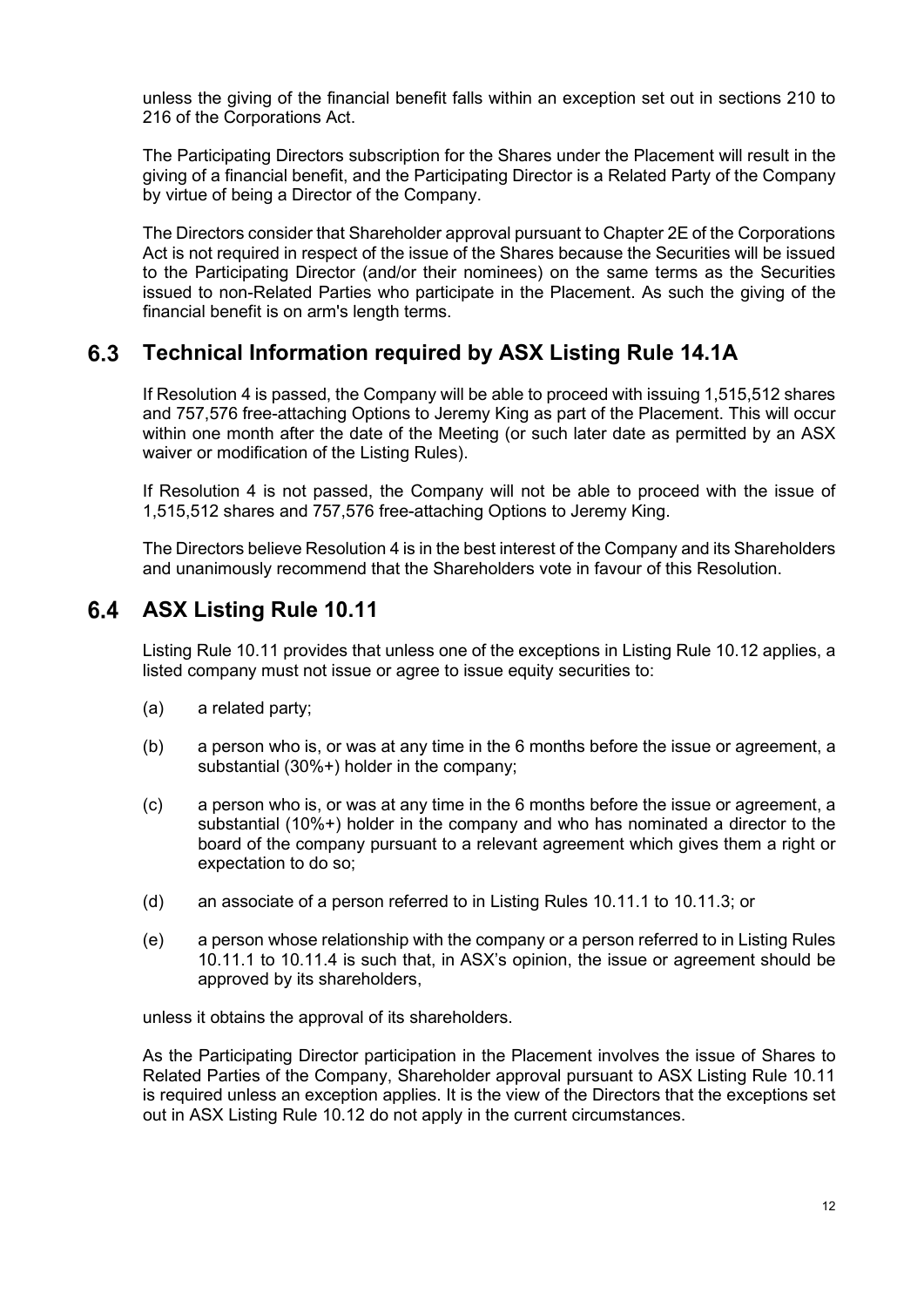#### $6.5$ **Technical Information required by ASX Listing Rule 10.11**

Pursuant to and in accordance with ASX Listing Rule 10.13, the following information is provided in relation to the Participating Director subscription for the Shares and free-attaching Options in the Placement:

- (a) the Shares and free-attaching Options will be issued to the Participating Director, being Jeremy King (and/or his nominee) (pursuant to Resolution 4);
- (b) the Participating Director falls under Listing Rule 10.11.1 as a Related Party because he is a Director of the Company;
- (c) under Resolution 4, the maximum number of Securities to be issued to the Participating Director (and/or his nominee) is 1,515,152 Shares and 757,576 freeattaching Options to Jeremy King;
- (d) the Options will be issued as free-attaching Options, exercisable at \$0.08 on or before 17 December 2023, on the terms and conditions set out in Schedule 2 and subject to ASX quotation requirements;
- (e) the Shares and free-attaching Options issued under Resolution 4 will be issued no later than 1 month after the date of the Meeting and it is intended that the issue will occur on the same date;
- (f) the issue price will be \$0.033 per Share, being the same issue price as all other shares issued by the Company under the Placement and a nil issue price for the freeattaching Options as they are free-attaching to the shares issued under the Placement on a 1:2 basis (being the same as all other free-attaching Options issued under the Company Placement);
- (g) the purpose of the issue and the use of the funds raised will be used for the same purposes and use as all other funds raised under the Placement as set out in Section 3.1.3; and
- (h) the issue of the Shares and free-attaching Options to the Participating Director is not intended to remunerate or incentivise the participants;
- (i) the issue of the Shares and free-attaching Options under the Placement is not in accordance with any agreement;
- (j) a voting exclusion statement is included in this Notice.

Approval pursuant to ASX Listing Rule 7.1 is not required in order to issue the Related Party participation in the Placement as approval is being obtained under ASX Listing Rule 10.11. Accordingly, the issue of the Securities to the Related Party under this Resolution will not be included in the 15% calculation of the Company's annual placement capacity pursuant to ASX Listing Rule 7.1.

## **7. Enquiries**

Shareholders are required to contact the Company Secretary on +61 8 6559 1792 if they have any queries in respect of the matters set out in these documents.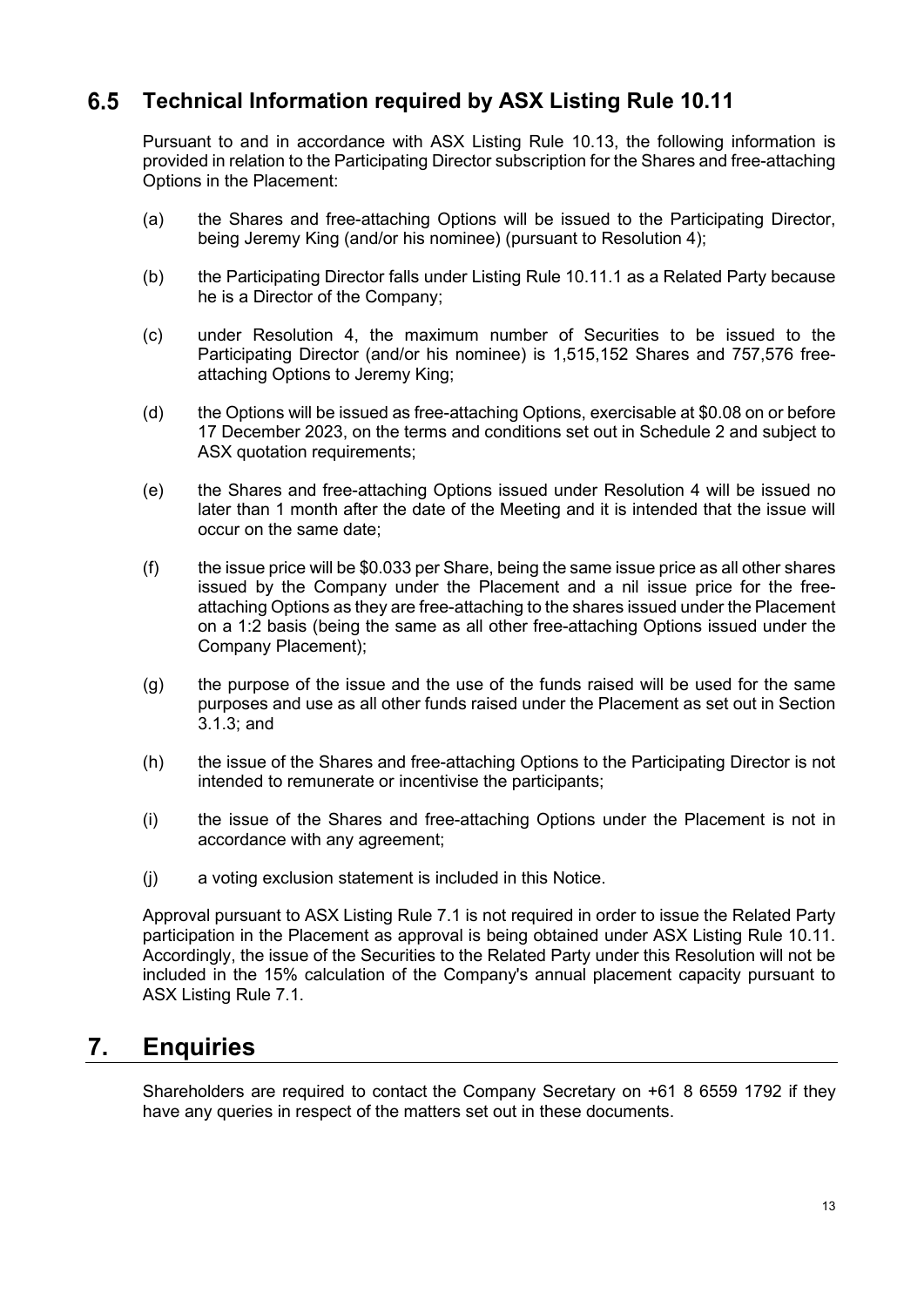## **Schedule 1– Definitions**

In this Notice and the Explanatory Memorandum:

**\$** means Australian Dollars.

**AEDT** means Australian Eastern Daylight Time.

**ASIC** means the Australian Securities and Investments Commission.

**AWST** means Australian Western Standard Time, being the time in Perth, Western Australia.

**Associate** has the meaning given in sections 12 and 16 of the Corporations Act. Section 12 is to be applied as if paragraph 12(1)(a) included a reference to the Listing Rules and on the basis that the Company is the "designated body" for the purposes of that section. A related party of a director or officer of the Company or of a Child Entity of the Company is to be taken to be an associate of the director or officer unless the contrary is established.

**ASX** means ASX Limited (ACN 008 624 691) and, where the context permits, the Australian Securities Exchange operated by ASX.

**ASX Listing Rules** means the Listing Rules of ASX.

**Board** means the current board of directors of the Company.

### **Business Day** means:

- (a) for determining when a notice, consent or other communication is given, a day that is not a Saturday, Sunday or public holiday in the place to which the notice, consent or other communication is sent; and
- (b) for any other purpose, a day (other than a Saturday, Sunday or public holiday) on which banks are open for general banking business in Perth.

**Chair** means the person appointed to chair the Meeting convened by this Notice.

### **Closely Related Party** means:

- (a) a spouse or child of the member; or
- (b) has the meaning given in section 9 of the Corporations Act.

**Company** means ECS Botanics Holdings Ltd (ACN 009 805 298).

**Corporations Act** means the *Corporations Act 2001* (Cth).

**Director** means the current director of the Company.

**Equity Securities** has the same meaning as in the Listing Rules.

**Explanatory Memorandum** means the explanatory memorandum attached to the Notice.

**Key Management Personnel** means persons having authority and responsibility for planning, directing and controlling the activities of the Company, directly or indirectly, including any Director (whether executive or otherwise) of the Company.

**Lead Manager** means Peak Asset Management.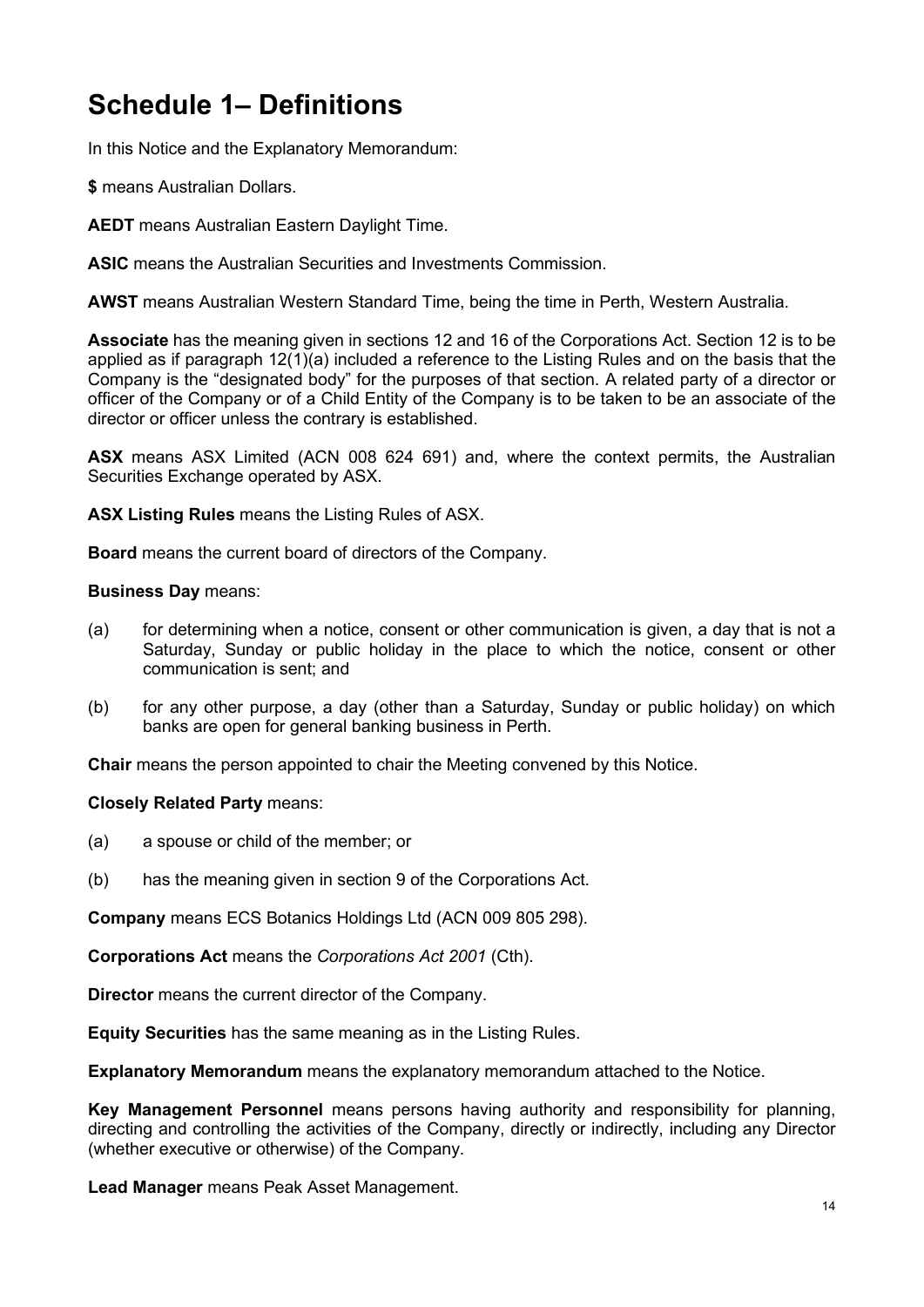**Lead Manager Mandate** has the meaning contained in 3.1.4.

**Lead Manager Options** has the meaning contained in 5.1.

**Listing Rules** means the listing rules of ASX.

**Mandate** has the meaning contained in Section 3.1.4.

**Meeting** has the meaning in the introductory paragraph of the Notice.

**Notice** means this notice of meeting.

**Option** means an option which entities the holder to subscribe for one Share.

**Placement** means the placement to sophisticated and professional investors of 200,000,000 Shares at an issue price of \$0.033 per Share to raise up to \$6,600,000 (before costs) conducted by the Company in November 2021.

**Placement Participants** means subscribers to the Placement.

**Proxy Form** means the proxy form attached to the Notice.

**Related Party** has the meaning set out in the ASX Listing Rule 10.11.

**Resolution** means a resolution contained in the Notice.

**Schedule** means a schedule to this Notice.

**Section** means a section contained in this Explanatory Memorandum.

**Share** means a fully paid ordinary share in the capital of the Company.

**Shareholder** means a shareholder of the Company.

**WST** means western standard time.

In this Notice and the Explanatory Memorandum words importing the singular include the plural and vice versa.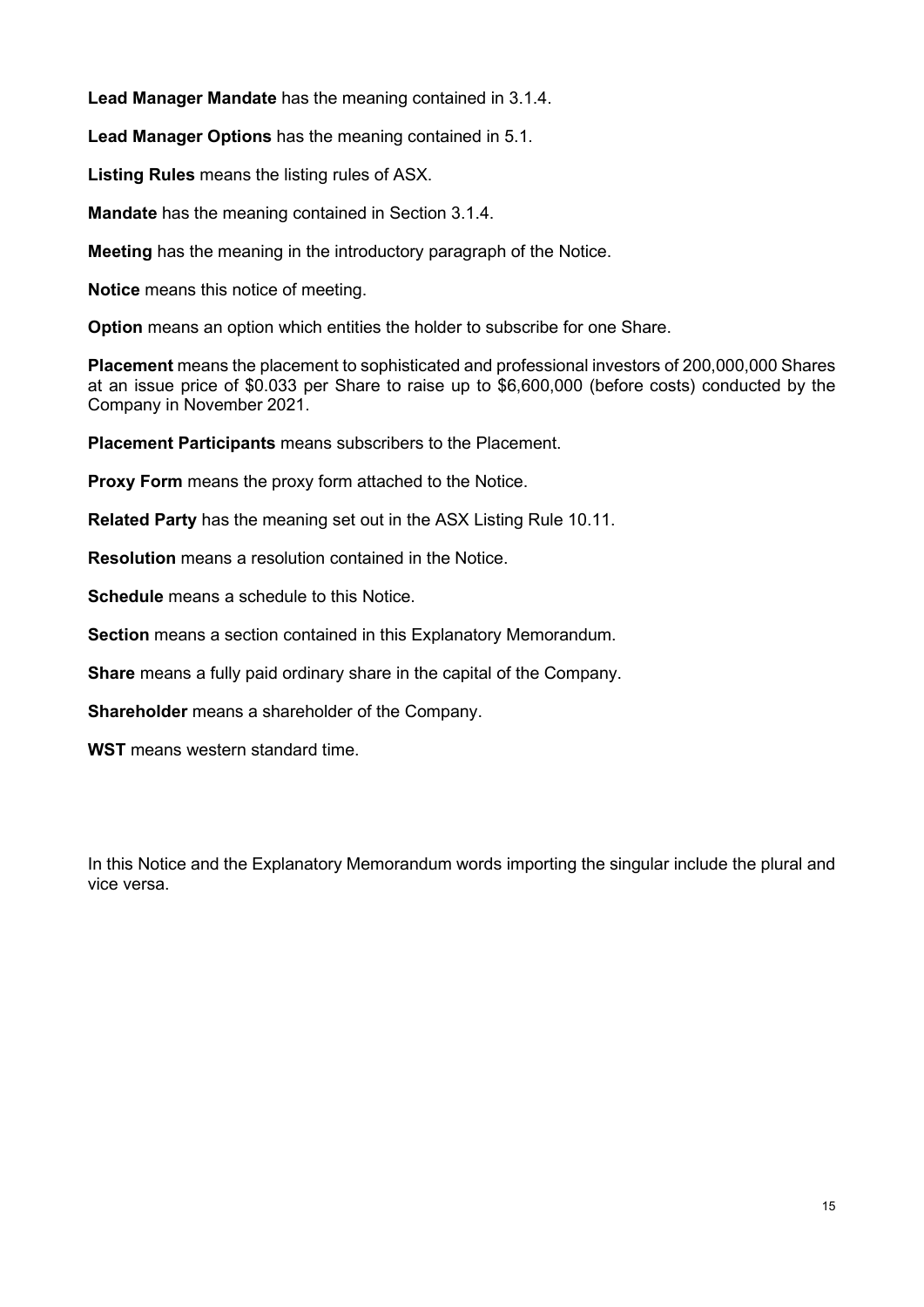## **Schedule 2– Terms and conditions of free-attaching Options**

## **(a) Entitlement**

Subject to paragraph (m), each Option entitles the holder to subscribe for one Share upon exercise of the Option.

## **(b) Exercise Price**

Subject to paragraphs (j) and (l), the amount payable upon exercise of each Option will be \$0.08 (**Exercise Price**).

## **(c) Expiry Date**

Each Option will expire at 5:00pm (AWST) on 17 December 2023 (**Expiry Date**). An Option not exercised before the Expiry Date will automatically lapse on the Expiry Date.

## **(d) Exercise Period**

The Options are exercisable at any time on or prior to the Expiry Date (**Exercise Period**).

## **(e) Notice of Exercise**

The Options may be exercised during the Exercise Period by notice in writing to the Company in the manner specified on the Option certificate (**Notice of Exercise**) and payment of the Exercise Price for each Option being exercised in Australian currency by electronic funds transfer or other means of payment acceptable to the Company.

### **(f) Exercise Date**

A Notice of Exercise is only effective on and from the later of the date of receipt of the Notice of Exercise and the date of receipt of the payment of the Exercise Price for each Option being exercised in cleared funds (**Exercise Date**).

## **(g) Timing of issue of Shares on exercise**

Within 15 Business Days after the later of the following:

- (i) the Exercise Date; and
- (ii) when excluded information in respect to the Company (as defined in section 708A(7) of the Corporations Act) (if any) ceases to be excluded information,

but in any case no later than 20 Business Days after the Exercise Date, the Company will:

- (iii) issue the number of Shares required under these terms and conditions in respect of the number of Option specified in the Notice of Exercise and for which cleared funds have been received by the Company;
- (iv) if required, give ASX a notice that complies with section 708A(5)(e) of the Corporations Act, or, if the Company is unable to issue such a notice, lodge with ASIC a prospectus prepared in accordance with the Corporations Act and do all such things necessary to satisfy section 708A(11) of the Corporations Act to ensure that an offer for sale of the Shares does not require disclosure to investors; and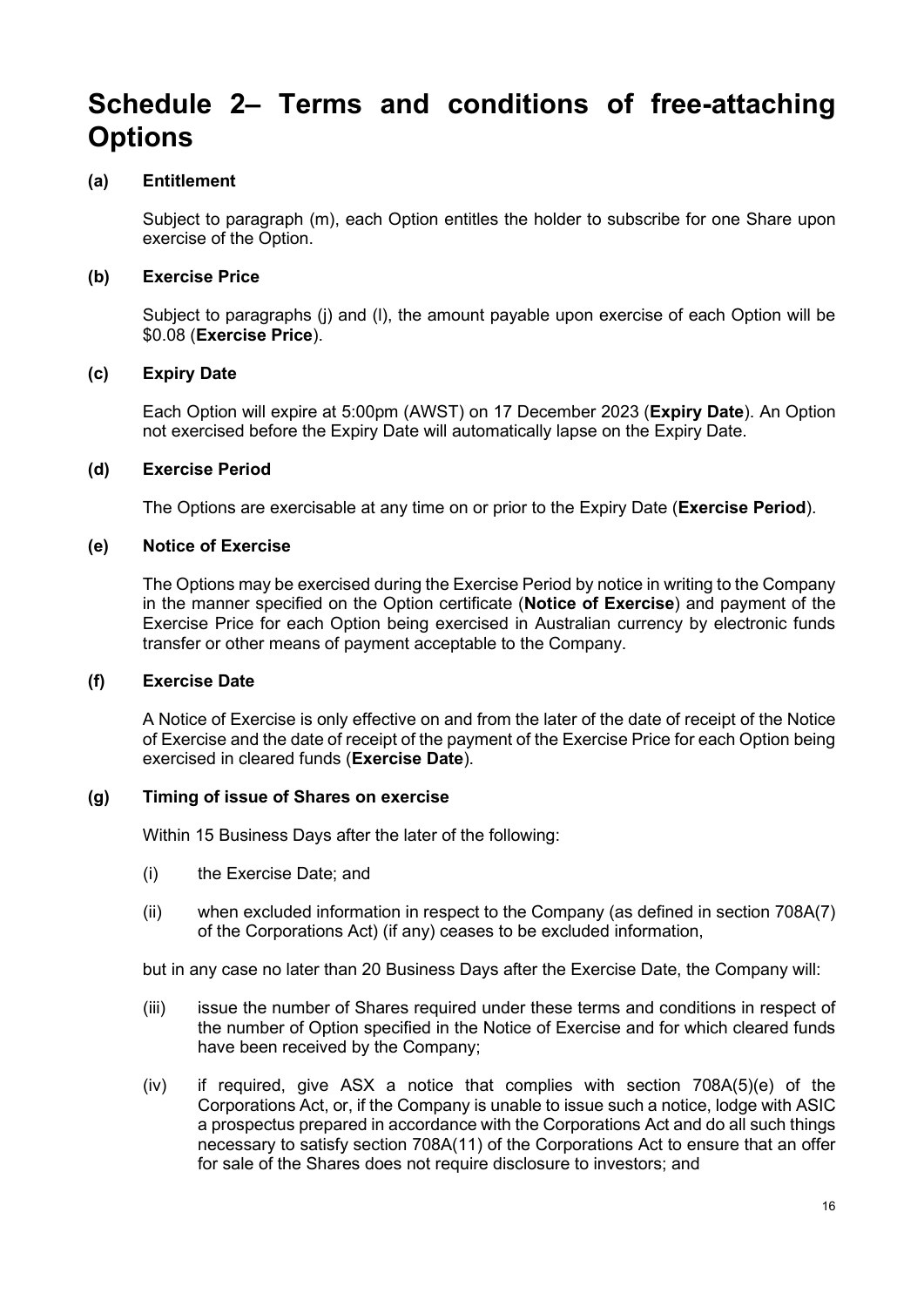(v) if admitted to the official list of ASX at the time, apply for official quotation on ASX of Shares issued pursuant to the exercise of the Options.

If a notice delivered under (g)(iv) for any reason is not effective to ensure that an offer for sale of the Shares does not require disclosure to investors, the Company must no later than 20 Business Days after becoming aware of such notice being ineffective, lodge with ASIC a prospectus prepared in accordance with the Corporations Act and do all such things necessary to satisfy section 708A(11) of the Corporations Act to ensure that an offer for sale of the Shares does not require disclosure to investors.

### **(h) Shares issued on exercise**

Shares issued on exercise of the Options rank equally with the then issued shares of the Company.

## **(i) Quotation of Shares issued on exercise**

Unless the Company's Board resolves otherwise (and then subject to the requirements of the ASX Listing Rules), the Company will not apply to ASX for quotation of the Options.

If admitted to the official list of ASX at the time, application will be made by the Company to ASX for quotation of the Shares issued upon the exercise of the Options.

## **(j) Reconstruction of capital**

If at any time the issued capital of the Company is reconstructed, all rights of an optionholder are to be changed in a manner consistent with the Corporations Act and the ASX Listing Rules at the time of the reconstruction.

### **(k) Participation in new issues**

There are no participation rights or entitlements inherent in the Options and holders will not be entitled to participate in new issues of capital offered to Shareholders during the currency of the Options without exercising the Options.

### **(l) Adjustment for rights issue**

In the event the Company proceeds with a pro rata issue (except a bonus issue) of securities to Shareholders after the date of issue of the Options, the Exercise Price will be reduced in accordance with the formula set out in ASX Listing Rule 6.22.2.

## **(m) Adjustment for bonus issues of Shares**

If the Company makes a bonus issue of Shares or other securities to existing Shareholders (other than an issue in lieu or in satisfaction of dividends or by way of dividend reinvestment):

- (i) the number of Shares which must be issued on the exercise of an Option will be increased by the number of Shares which the optionholder would have received if the optionholder had exercised the Option before the record date for the bonus issue; and
- (ii) no change will be made to the Exercise Price.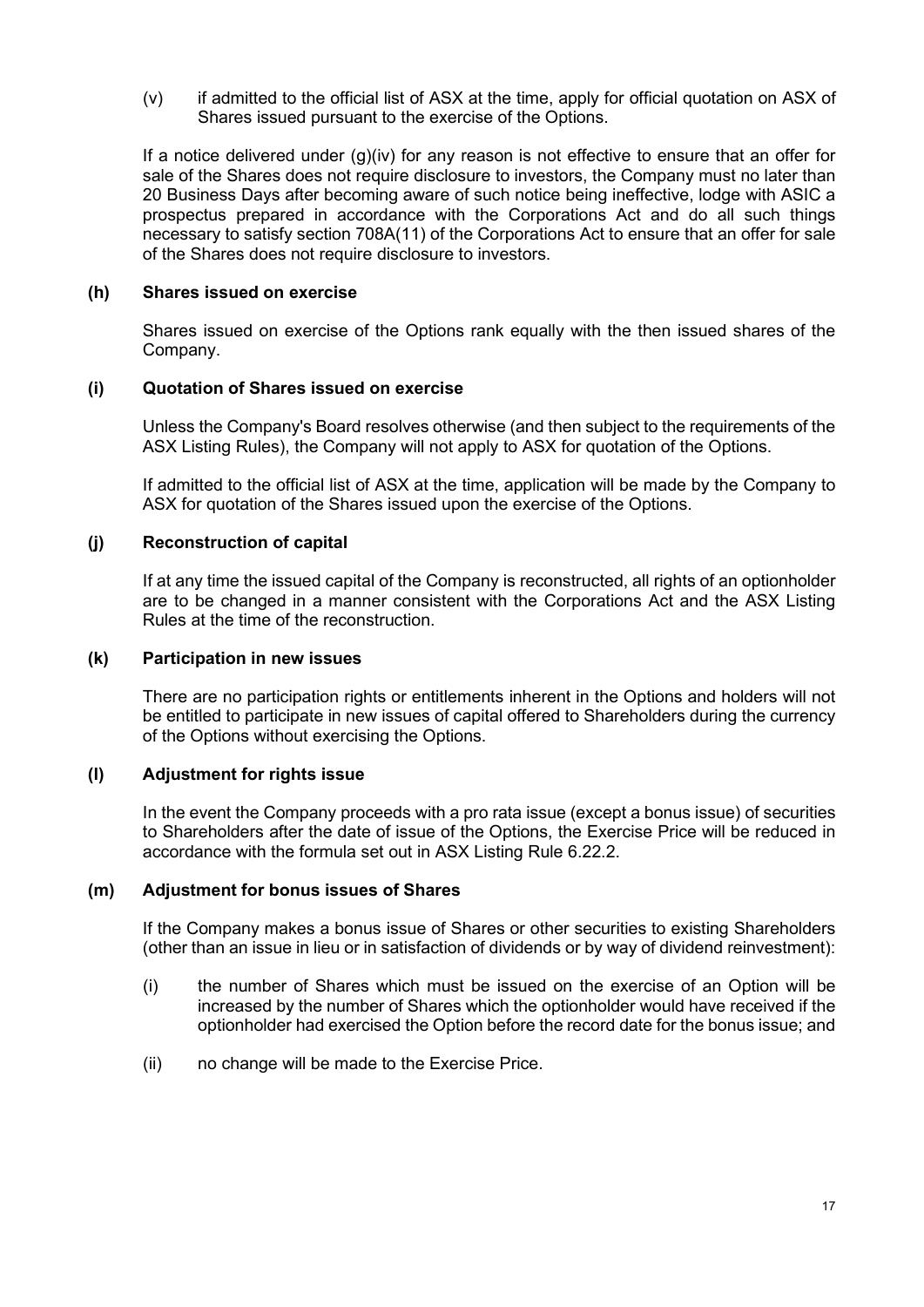

ECS Botanics Holdings Ltd ABN 98 009 805 298

 $ECC$ 

## **Need assistance?**



**Phone:** 1300 850 505 (within Australia) +61 3 9415 4000 (outside Australia)

**Online:** www.investorcentre.com/contact

| <b>MR SAM SAMPLE</b>     |
|--------------------------|
| FI AT 123                |
| <b>123 SAMPLE STREET</b> |
| THE SAMPLE HILL          |
| SAMPLE ESTATE            |
| SAMPLEVILLE VIC 3030     |
|                          |



## **YOUR VOTE IS IMPORTANT**

For your proxy appointment to be effective it must be received by **9:00am (AWST) on Wednesday, 15 December 2021.**

## **Proxy Form**

## **How to Vote on Items of Business Lodge your Proxy Form:**

All your securities will be voted in accordance with your directions.

### **APPOINTMENT OF PROXY**

**Voting 100% of your holding:** Direct your proxy how to vote by marking one of the boxes opposite each item of business. If you do not mark a box your proxy may vote or abstain as they choose (to the extent permitted by law). If you mark more than one box on an item your vote will be invalid on that item.

**Voting a portion of your holding:** Indicate a portion of your voting rights by inserting the percentage or number of securities you wish to vote in the For, Against or Abstain box or boxes. The sum of the votes cast must not exceed your voting entitlement or 100%.

**Appointing a second proxy:** You are entitled to appoint up to two proxies to attend the meeting and vote on a poll. If you appoint two proxies you must specify the percentage of votes or number of securities for each proxy, otherwise each proxy may exercise half of the votes. When appointing a second proxy write both names and the percentage of votes or number of securities for each in Step 1 overleaf.

**A proxy need not be a securityholder of the Company.**

### **SIGNING INSTRUCTIONS FOR POSTAL FORMS**

**Individual:** Where the holding is in one name, the securityholder must sign.

**Joint Holding:** Where the holding is in more than one name, all of the securityholders should sign.

**Power of Attorney:** If you have not already lodged the Power of Attorney with the registry, please attach a certified photocopy of the Power of Attorney to this form when you return it.

**Companies:** Where the company has a Sole Director who is also the Sole Company Secretary, this form must be signed by that person. If the company (pursuant to section 204A of the Corporations Act 2001) does not have a Company Secretary, a Sole Director can also sign alone. Otherwise this form must be signed by a Director jointly with either another Director or a Company Secretary. Please sign in the appropriate place to indicate the office held. Delete titles as applicable.

### **PARTICIPATING IN THE MEETING**

#### **Corporate Representative**

If a representative of a corporate securityholder or proxy is to participate in the meeting you will need to provide the appropriate "Appointment of Corporate Representative". A form may be obtained from Computershare or online at www.investorcentre.com/au and select "Printable Forms".

#### **Online:**

Lodge your vote online at www.investorvote.com.au using your

secure access information or use your mobile device to scan the personalised QR code.

Your secure access information is



**SRN/HIN: I9999999999 Control Number: 999999 PIN: 99999**

**XX**

For Intermediary Online subscribers (custodians) go to www.intermediaryonline.com

**By Mail:**

Computershare Investor Services Pty Limited GPO Box 242 Melbourne VIC 3001 Australia

**By Fax:**

1800 783 447 within Australia or +61 3 9473 2555 outside Australia



**PLEASE NOTE:** For security reasons it is important that you keep your SRN/HIN confidential.